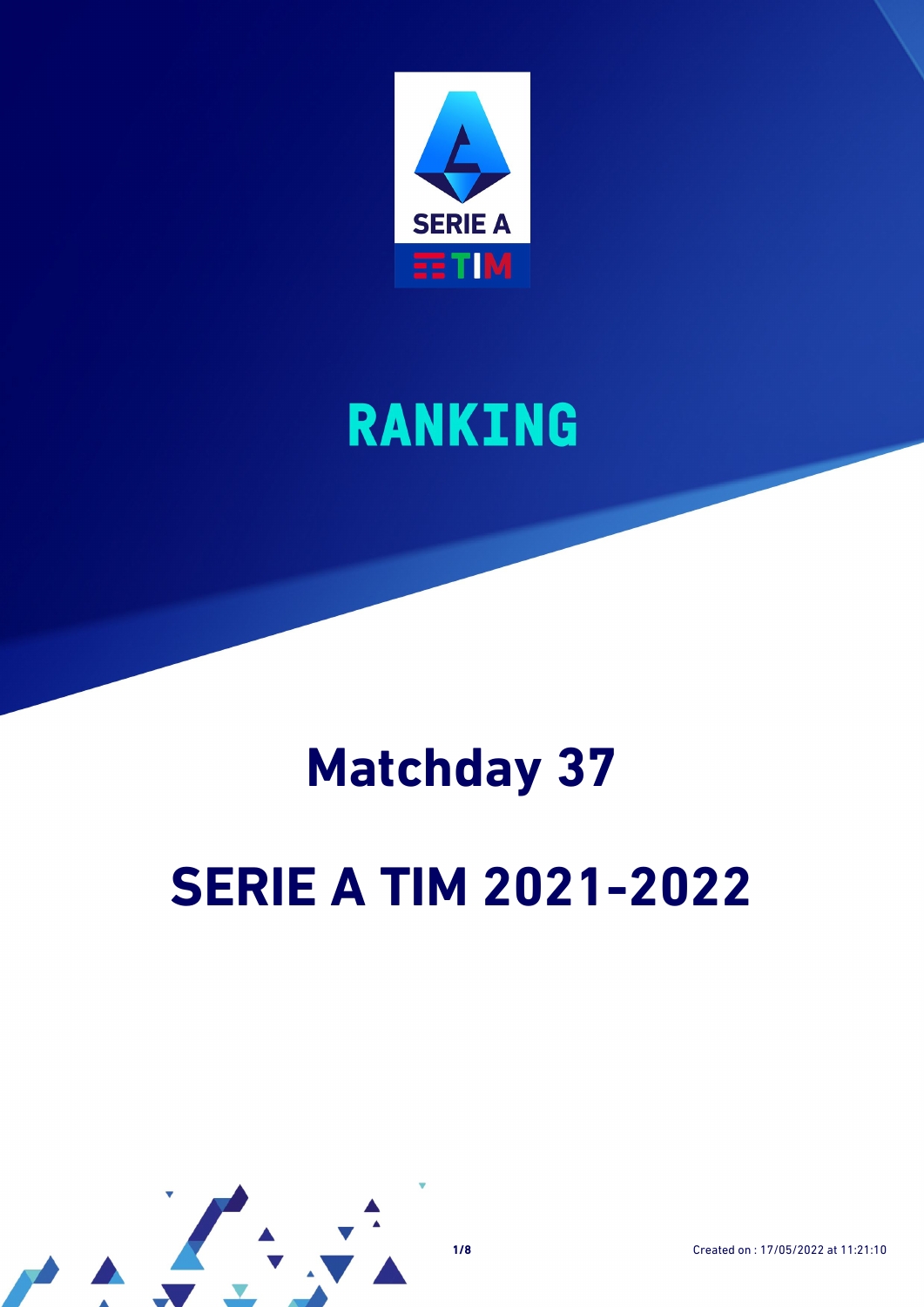

| <b>SERIE A</b> |  |
|----------------|--|
|                |  |

|                                |                                                 | TEAMS RANKING - TOP DISTANCE COVERED |                        |
|--------------------------------|-------------------------------------------------|--------------------------------------|------------------------|
| $\mathbf{1}$                   | \$                                              | <b>CAGLIARI</b>                      | 110.224                |
| $\overline{2}$                 | $\mathfrak{h}$                                  | <b>LAZIO</b>                         | 109.706                |
| $\mathbf{3}$                   |                                                 | <b>SALERNITANA</b>                   | 109.602                |
| 4                              | <b>Agri</b>                                     | <b>HELLAS VERONA</b>                 | 108.908                |
| $\overline{5}$                 | 停                                               | <b>EMPOLI</b>                        | 108.897                |
| 6                              | OLO                                             | <b>INTER</b>                         | 108.314                |
| $\overline{7}$                 |                                                 | <b>ROMA</b>                          | 108.083                |
| $\bf 8$                        | $\circledcirc$                                  | <b>SPEZIA</b>                        | 107.386                |
| 9                              | TORING<br>Carl Separate                         | <b>TORINO</b>                        | 106.459                |
| 10                             | C                                               | <b>ATALANTA</b>                      | 106.402                |
| 11                             | $\bigoplus$                                     | <b>BOLOGNA</b>                       | 105.187                |
| 12                             | O                                               | <b>VENEZIA</b>                       | 104.987                |
| 13                             | $\textcolor{red}{\textcolor{blue}{\textbf{0}}}$ | <b>MILAN</b>                         | 104.467                |
| 14                             | 高                                               | <b>SASSUOLO</b>                      | 103.923                |
| 15                             | IJ                                              | <b>JUVENTUS</b>                      | 103.554                |
| 16                             | $\Omega$                                        | <b>UDINESE</b>                       | 103.025                |
| 17                             | 零                                               | <b>GENOA</b>                         | 101.971                |
| 18                             | $\bullet$                                       | <b>SAMPDORIA</b>                     | 98.604                 |
| 19                             | $\bigcirc$                                      | <b>NAPOLI</b>                        | 96.874                 |
| 20                             | ♦                                               | <b>FIORENTINA</b>                    | 96.557                 |
|                                |                                                 | TEAMS RANKING - TOP PASSES COMPLETED |                        |
|                                |                                                 |                                      |                        |
| 1 <sup>1</sup>                 | Ť                                               | <b>LAZIO</b>                         | 91% (532)              |
| $\overline{2}$<br>$\mathbf{3}$ | OLD                                             | <b>INTER</b><br><b>FIORENTINA</b>    | 89% (505)<br>87% (424) |
|                                | ♦                                               |                                      |                        |
| 4                              |                                                 | <b>ROMA</b><br><b>NAPOLI</b>         | 86% (473)<br>86% (453) |
| 4<br>$\overline{4}$            | $\bigcirc$<br>IJ                                | <b>JUVENTUS</b>                      | 86% (297)              |
| $\overline{7}$                 |                                                 |                                      |                        |
| $\bf 8$                        | 6                                               | <b>BOLOGNA</b><br><b>UDINESE</b>     | 85% (381)<br>84% (429) |
| 9                              | $\Omega$<br>Ĝ                                   | <b>ATALANTA</b>                      | 83% (371)              |
| 9                              | $\sum_{n=1}^{\infty}$                           | <b>SALERNITANA</b>                   | 83% (329)              |
| 11                             | 靊                                               | <b>SASSUOLO</b>                      | 82% (307)              |
| 12                             | $\bigcirc$                                      | <b>MILAN</b>                         | 81% (301)              |

12 CAGLIARI 81% (269) 14 EMPOLI 2008 - 2009 - 2010 - 2020 - 2020 - 2030 - 2040 - 2050 - 2050 - 2050 - 2050 - 2050 - 2050 - 2050 - 20 GENOA 78% (204)  $\sqrt{3}$  TORINO 76% (308) 16 SAMPDORIA 76% (211) **A** HELLAS VERONA 74% (259) SPEZIA 70% (225) VENEZIA 69% (180)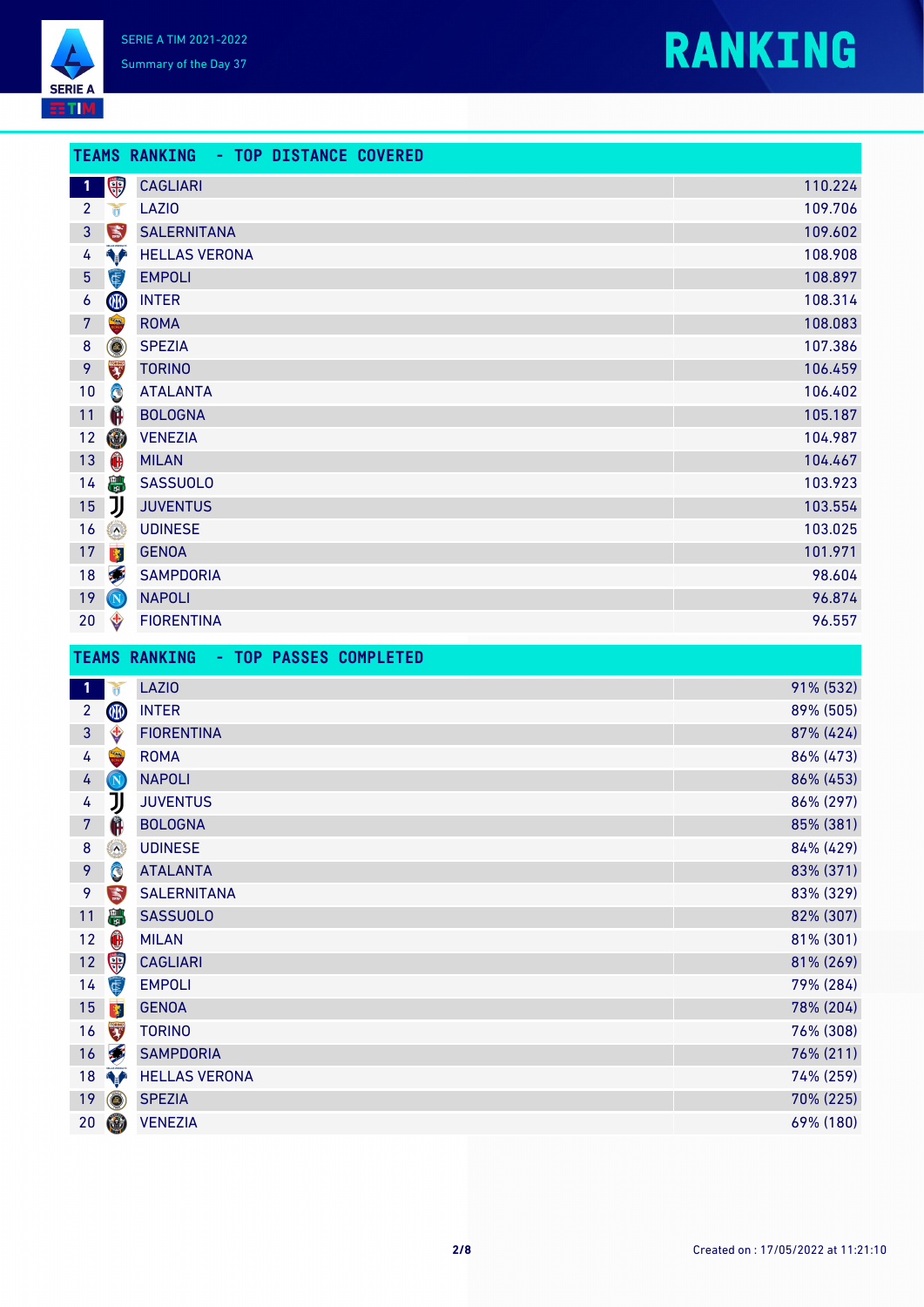



|                |                   | TEAMS RANKING - TOP KEY PASSES      |                  |
|----------------|-------------------|-------------------------------------|------------------|
| <b>1 Pa</b>    |                   | <b>ROMA</b>                         | 31               |
|                | $2 \quad \bullet$ | <b>SALERNITANA</b>                  | 20               |
| $\mathbf{3}$   | $\mathcal{L}$     | <b>LAZIO</b>                        | 14               |
| 4              | $\overline{\Phi}$ | <b>EMPOLI</b>                       | 12               |
| $\overline{4}$ | OIO               | <b>INTER</b>                        | 12               |
| 4              | $\odot$           | <b>UDINESE</b>                      | 12               |
| 7 <sup>7</sup> | C                 | <b>ATALANTA</b>                     | 10               |
| $\overline{7}$ | <b>App</b>        | <b>HELLAS VERONA</b>                | 10               |
| $\mathbf{7}$   | $\bigcirc$        | <b>NAPOLI</b>                       | 10               |
| 7 <sup>7</sup> | 簡                 | <b>SASSUOLO</b>                     | 10               |
| 11             | ♦                 | <b>FIORENTINA</b>                   | 9                |
| 11             | <b>TORING</b>     | <b>TORINO</b>                       | 9                |
|                | 13 9              | <b>GENOA</b>                        | $\overline{7}$   |
| 14             | 6                 | <b>BOLOGNA</b>                      | $\boldsymbol{6}$ |
| 14             | $\bigcirc$        | <b>MILAN</b>                        | $\boldsymbol{6}$ |
| 14             | $\circledcirc$    | <b>SPEZIA</b>                       | $\boldsymbol{6}$ |
|                | 17 +              | <b>CAGLIARI</b>                     | $\overline{5}$   |
| 17             |                   | <b>SAMPDORIA</b>                    | $\overline{5}$   |
| 19             | $\circledcirc$    | <b>VENEZIA</b>                      | 3                |
|                | $20$ J            | <b>JUVENTUS</b>                     | $\overline{2}$   |
|                |                   | TEAMS DANKTNG - TOD SCODTNG CHANCES |                  |

|                 |                                                 | <b>ILANO RANALING</b><br><b>E TUE OGUNING GHANGLO</b> |                  |
|-----------------|-------------------------------------------------|-------------------------------------------------------|------------------|
| $\mathbf{1}$    |                                                 | <b>ROMA</b>                                           | 31               |
| $\overline{2}$  |                                                 | <b>SALERNITANA</b>                                    | 21               |
| 3               | OLD                                             | <b>INTER</b>                                          | 15               |
| 4               | $\delta$                                        | <b>LAZIO</b>                                          | 14               |
| 4               | $\odot$                                         | <b>UDINESE</b>                                        | 14               |
| 6               | (章)                                             | <b>EMPOLI</b>                                         | 13               |
| $\overline{7}$  | $\bigcirc$                                      | <b>NAPOLI</b>                                         | 12               |
| $7\overline{ }$ | 剛                                               | <b>SASSUOLO</b>                                       | 12               |
| 9               | C                                               | <b>ATALANTA</b>                                       | 10               |
| 9               | <b>Art</b>                                      | <b>HELLAS VERONA</b>                                  | 10               |
| 9               | <b>TORINO</b>                                   | <b>TORINO</b>                                         | 10               |
| 12              | ♦                                               | <b>FIORENTINA</b>                                     | 9                |
| 12 <sub>1</sub> |                                                 | <b>SAMPDORIA</b>                                      | 9                |
| 12              | $\circledcirc$                                  | <b>SPEZIA</b>                                         | 9                |
| 15 <sub>1</sub> | $\textcolor{red}{\textcolor{blue}{\textbf{0}}}$ | <b>MILAN</b>                                          | $\boldsymbol{8}$ |
| 16              | 零                                               | <b>GENOA</b>                                          | $\overline{7}$   |
| 17              | 6                                               | <b>BOLOGNA</b>                                        | $\boldsymbol{6}$ |
| 17              | 甲                                               | <b>CAGLIARI</b>                                       | $\pmb{6}$        |
| 19              | リ                                               | <b>JUVENTUS</b>                                       | 4                |
|                 | $19$ $\circledcirc$                             | <b>VENEZIA</b>                                        | 4                |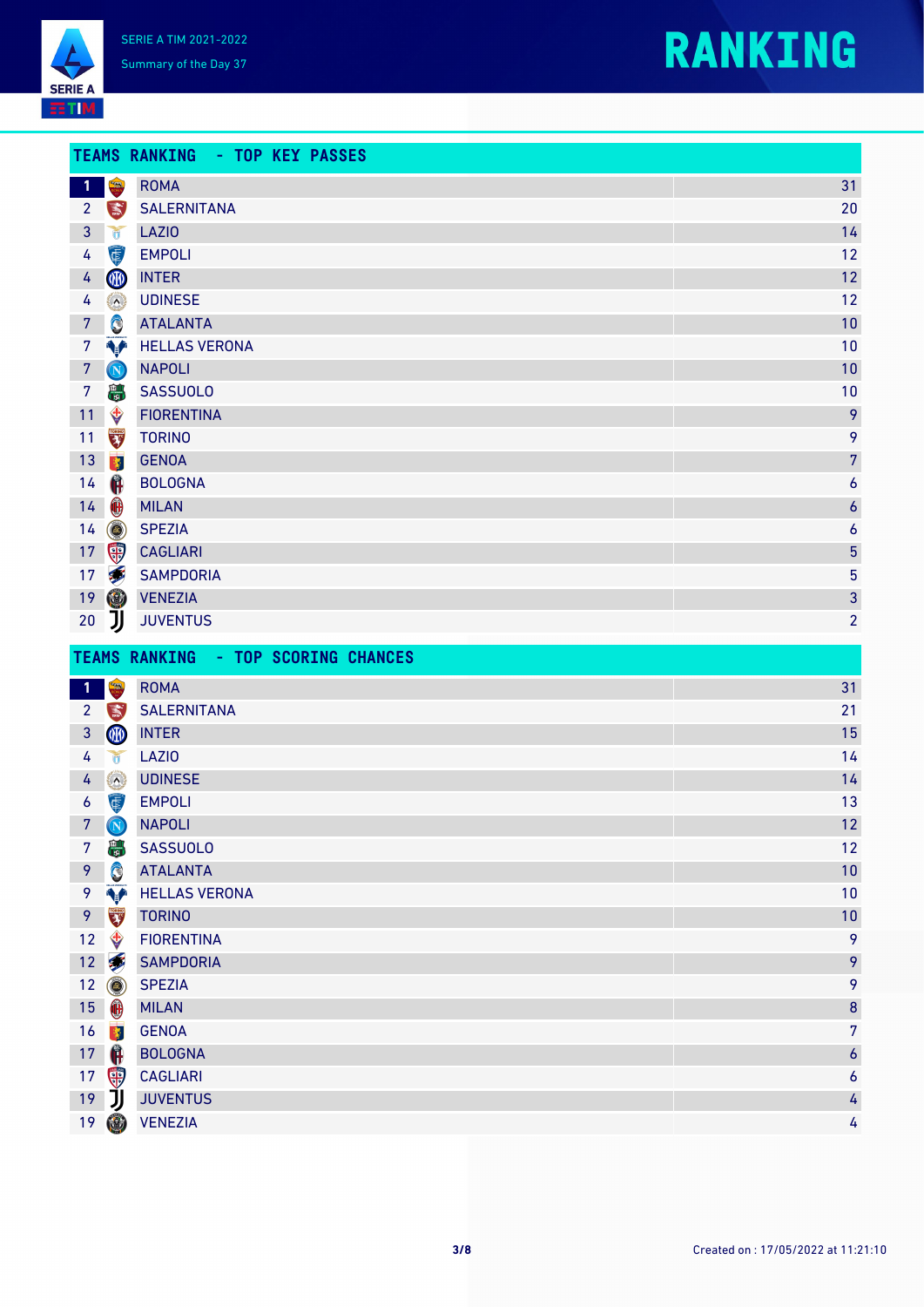



|                |                                                 | TEAMS RANKING - TOP DRIBBLING |                  |
|----------------|-------------------------------------------------|-------------------------------|------------------|
| $\vert$ 1      | B                                               | <b>SALERNITANA</b>            | 14               |
| $\overline{2}$ | $\left( \mathbf{N}\right)$                      | <b>NAPOLI</b>                 | 13               |
| $\mathbf{3}$   | 6                                               | <b>BOLOGNA</b>                | 12               |
| $\mathbf{3}$   | <b>TORING</b>                                   | <b>TORINO</b>                 | 12               |
| 5 <sub>5</sub> | Ŏ                                               | <b>LAZIO</b>                  | 11               |
| $\overline{5}$ |                                                 | <b>ROMA</b>                   | 11               |
| $\overline{7}$ | C                                               | <b>ATALANTA</b>               | 10               |
| $\overline{7}$ | $\textcolor{red}{\textcolor{blue}{\textbf{0}}}$ | <b>MILAN</b>                  | 10               |
| 7 <sup>7</sup> | 高                                               | <b>SASSUOLO</b>               | 10               |
| 10             | ♦                                               | <b>FIORENTINA</b>             | 8                |
| $10\,$         | IJ                                              | <b>JUVENTUS</b>               | 8                |
| 12             | $\circledcirc$                                  | <b>SPEZIA</b>                 | $\overline{7}$   |
| 12             | $\Omega$                                        | <b>UDINESE</b>                | $\overline{7}$   |
| 14             | 甲                                               | <b>CAGLIARI</b>               | 6                |
| 14             | 零                                               | <b>GENOA</b>                  | $\boldsymbol{6}$ |
|                | $14 \leq$                                       | <b>SAMPDORIA</b>              | 6                |
|                | $14$ $\circledcirc$                             | <b>VENEZIA</b>                | $\boldsymbol{6}$ |
|                |                                                 | 18 <b>MELLAS VERONA</b>       | 4                |
| 18             | <b>OF</b>                                       | <b>INTER</b>                  | 4                |
| 20             | (章)                                             | <b>EMPOLI</b>                 | 3                |

| <b>ROMA</b><br>46<br>$\mathbf{1}$<br>28<br><b>SALERNITANA</b><br>$\mathbf{2}$<br>18<br><b>LAZIO</b><br>3<br>$\mathfrak{g}$<br>W<br>17<br><b>INTER</b><br>4<br>17<br><b>NAPOLI</b><br>$\bigcirc$<br>4<br>17<br>$\Omega$<br><b>UDINESE</b><br>4<br>Ç<br>16<br><b>EMPOLI</b><br>7<br>高<br><b>SASSUOLO</b><br>16<br>7 |
|-------------------------------------------------------------------------------------------------------------------------------------------------------------------------------------------------------------------------------------------------------------------------------------------------------------------|
|                                                                                                                                                                                                                                                                                                                   |
|                                                                                                                                                                                                                                                                                                                   |
|                                                                                                                                                                                                                                                                                                                   |
|                                                                                                                                                                                                                                                                                                                   |
|                                                                                                                                                                                                                                                                                                                   |
|                                                                                                                                                                                                                                                                                                                   |
|                                                                                                                                                                                                                                                                                                                   |
|                                                                                                                                                                                                                                                                                                                   |
| C<br>12<br>9<br><b>ATALANTA</b>                                                                                                                                                                                                                                                                                   |
| ♦<br>12<br>9<br><b>FIORENTINA</b>                                                                                                                                                                                                                                                                                 |
| $\textcolor{red}{\textcolor{blue}{\textbf{0}}}$<br>12<br>9<br><b>MILAN</b>                                                                                                                                                                                                                                        |
| 12<br>9<br><b>SAMPDORIA</b>                                                                                                                                                                                                                                                                                       |
| 零<br>11<br>13<br><b>GENOA</b>                                                                                                                                                                                                                                                                                     |
| 11<br><b>April</b><br><b>HELLAS VERONA</b><br>13                                                                                                                                                                                                                                                                  |
| 0<br>11<br><b>SPEZIA</b><br>13                                                                                                                                                                                                                                                                                    |
| <b>TORING</b><br>11<br>13<br><b>TORINO</b>                                                                                                                                                                                                                                                                        |
| \$<br>17<br><b>CAGLIARI</b><br>10                                                                                                                                                                                                                                                                                 |
| 6<br>8<br>$18$<br><b>BOLOGNA</b>                                                                                                                                                                                                                                                                                  |
| リ<br><b>JUVENTUS</b><br>19<br>4                                                                                                                                                                                                                                                                                   |
| O<br><b>VENEZIA</b><br>19                                                                                                                                                                                                                                                                                         |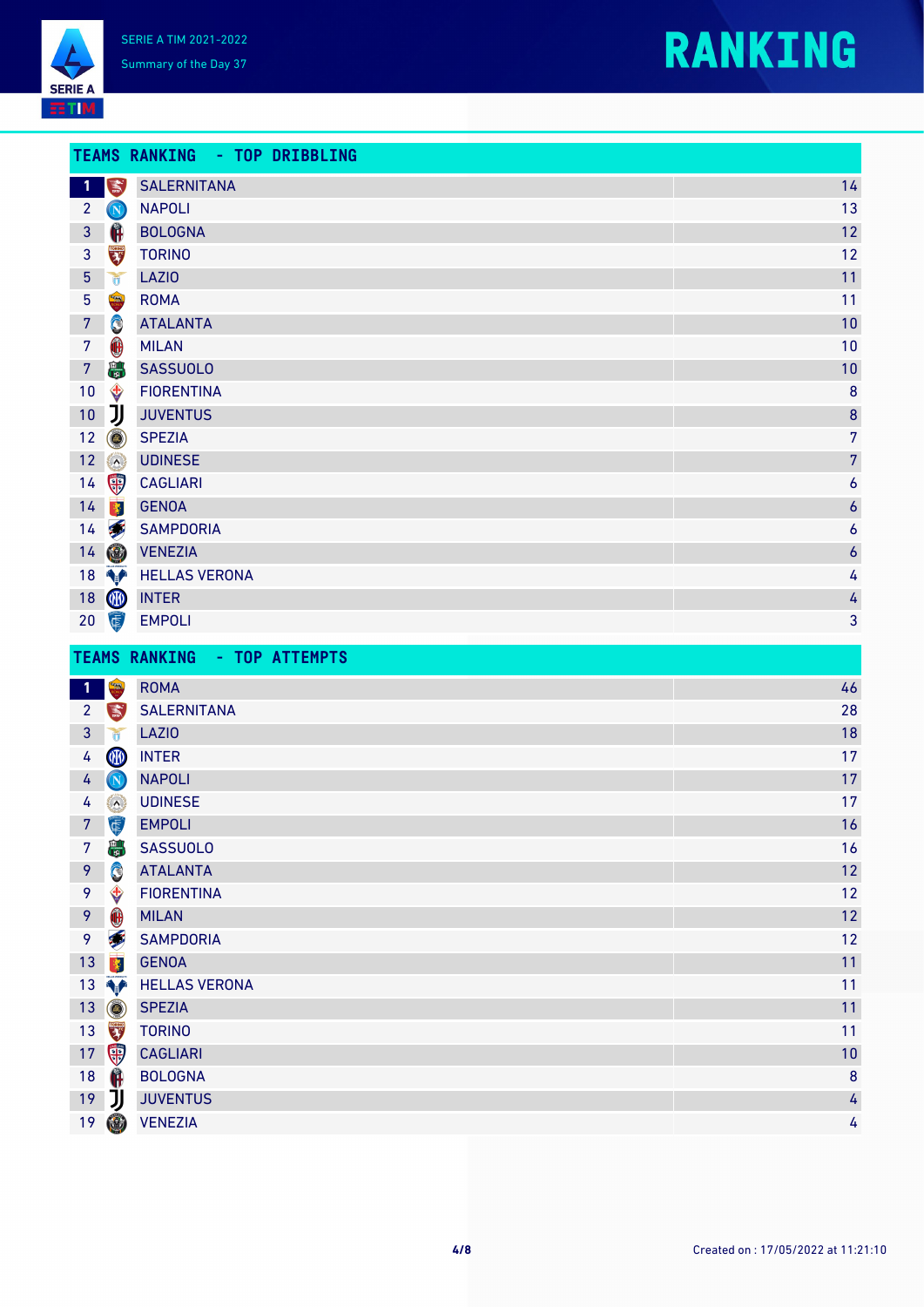



#### **TEAMS RANKING - TOP BALL POSSESSION**

| $\mathbf \Phi$    | Y                                                                                                                                                                                                                                                                                                                                                   | <b>LAZIO</b>         | 34'57 |
|-------------------|-----------------------------------------------------------------------------------------------------------------------------------------------------------------------------------------------------------------------------------------------------------------------------------------------------------------------------------------------------|----------------------|-------|
| $\overline{2}$    |                                                                                                                                                                                                                                                                                                                                                     | <b>ROMA</b>          | 34'55 |
| $\overline{3}$    | Â                                                                                                                                                                                                                                                                                                                                                   | <b>BOLOGNA</b>       | 33'27 |
| 4                 | W                                                                                                                                                                                                                                                                                                                                                   | <b>INTER</b>         | 32'42 |
| 5 <sup>1</sup>    | ♦                                                                                                                                                                                                                                                                                                                                                   | <b>FIORENTINA</b>    | 32'34 |
| 6                 | $\bigcirc$                                                                                                                                                                                                                                                                                                                                          | <b>NAPOLI</b>        | 28'55 |
| $7\phantom{.}$    | B                                                                                                                                                                                                                                                                                                                                                   | <b>SALERNITANA</b>   | 28'46 |
| $\bf 8$           | $\Omega$                                                                                                                                                                                                                                                                                                                                            | <b>UDINESE</b>       | 28'25 |
| 9                 | 曾                                                                                                                                                                                                                                                                                                                                                   | <b>SASSUOLO</b>      | 27'23 |
| 10                | C                                                                                                                                                                                                                                                                                                                                                   | <b>ATALANTA</b>      | 27'02 |
| 11                | Ç                                                                                                                                                                                                                                                                                                                                                   | <b>EMPOLI</b>        | 24'29 |
| $12 \overline{ }$ | $\textcolor{red}{\textcolor{blue}{\textbf{0}}}$                                                                                                                                                                                                                                                                                                     | <b>MILAN</b>         | 23'00 |
| 13                | $\begin{picture}(180,10) \put(0,0){\line(1,0){10}} \put(10,0){\line(1,0){10}} \put(10,0){\line(1,0){10}} \put(10,0){\line(1,0){10}} \put(10,0){\line(1,0){10}} \put(10,0){\line(1,0){10}} \put(10,0){\line(1,0){10}} \put(10,0){\line(1,0){10}} \put(10,0){\line(1,0){10}} \put(10,0){\line(1,0){10}} \put(10,0){\line(1,0){10}} \put(10,0){\line($ | <b>TORINO</b>        | 22'33 |
| 14                | IJ                                                                                                                                                                                                                                                                                                                                                  | <b>JUVENTUS</b>      | 20'30 |
| 15 <sub>1</sub>   | $\bigcirc$                                                                                                                                                                                                                                                                                                                                          | <b>CAGLIARI</b>      | 20'01 |
| 16                | N                                                                                                                                                                                                                                                                                                                                                   | <b>HELLAS VERONA</b> | 19'58 |
| 17 <sub>2</sub>   |                                                                                                                                                                                                                                                                                                                                                     | <b>SAMPDORIA</b>     | 18'18 |
| 18                | $\circledcirc$                                                                                                                                                                                                                                                                                                                                      | <b>SPEZIA</b>        | 18'12 |
| 19                | $\circledcirc$                                                                                                                                                                                                                                                                                                                                      | <b>VENEZIA</b>       | 15'42 |
| $20\,$            | 零                                                                                                                                                                                                                                                                                                                                                   | <b>GENOA</b>         | 14'16 |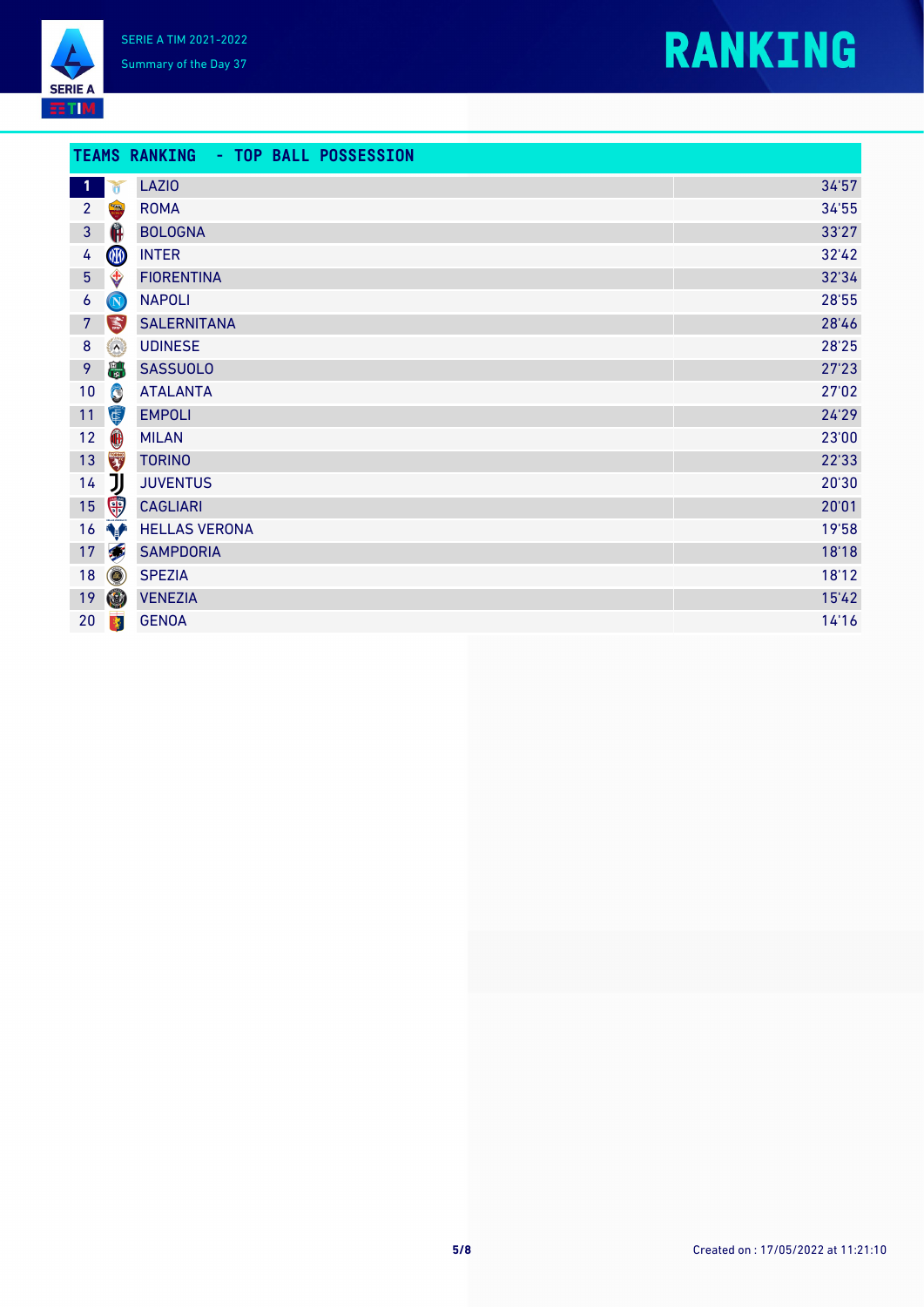

### **RANKING**

|                 | <b>TOP DISTANCE COVERED</b> |                                                                   |                   |                |
|-----------------|-----------------------------|-------------------------------------------------------------------|-------------------|----------------|
| -1              | <b>ALBERTO GRASSI</b>       | \$                                                                | Centrocampista    | 12.663         |
| $\mathbf{2}$    | MARCELO BROZOVIC            | W                                                                 | Centrocampista    | 12.502         |
| 3               | <b>FABIO MIRETTI</b>        | JJ                                                                | Centrocampista    | 12.237         |
| 4               | <b>BRYAN CRISTANTE</b>      |                                                                   | Centrocampista    | 12.102         |
| 5               | SERGEJ MILINKOVIC-SAVIC     | ð                                                                 | Centrocampista    | 11.928         |
| 6               | <b>KRISTJAN ASLLANI</b>     | (章)                                                               | Centrocampista    | 11.864         |
| 7               | <b>HAKAN CALHANOGLU</b>     | OIO                                                               | Centrocampista    | 11.702         |
| 8               | <b>MORTEN THORSBY</b>       | S                                                                 | Centrocampista    | 11.577         |
| 9               | <b>LORENZO PELLEGRINI</b>   |                                                                   | Centrocampista    | 11.518         |
| 10              | <b>IVAN ILIC</b>            | ◥♪                                                                | Centrocampista    | 11.496         |
| T <sub>OP</sub> | <b>SPRINTER [KM/H]</b>      |                                                                   |                   |                |
| 1               | <b>EDERSON</b>              | <b>EX</b>                                                         | Centrocampista    | 34.13          |
| $\overline{2}$  | <b>KEVIN LASAGNA</b>        | ♦∱                                                                | Attaccante        | 33.88          |
| 3               | <b>PIERRE KALULU</b>        | 0                                                                 | <b>Difensore</b>  | 33.86          |
| 4               | <b>DALBERT</b>              | \$                                                                | <b>Difensore</b>  | 33.77          |
| 5               | <b>FIKAYO TOMORI</b>        | $\textcolor{red}{\textcolor{blue}{\textcolor{blue}{\textbf{0}}}}$ | <b>Difensore</b>  | 33.7           |
| 6               | <b>BARTOSZ BERESZYNSKI</b>  | Í                                                                 | <b>Difensore</b>  | 33.56          |
| 7               | <b>DAVIDE ZAPPACOSTA</b>    | C                                                                 | <b>Difensore</b>  | 33.45          |
| 8               | <b>LORENZO INSIGNE</b>      | $\bigcirc$                                                        | Attaccante        | 33.4           |
| 9               | <b>THEO HERNANDEZ</b>       | $\bigcirc$                                                        | <b>Difensore</b>  | 33.38          |
| 10              | <b>ANDREA PINAMONTI</b>     | 軍                                                                 | <b>Attaccante</b> | 33.37          |
| <b>TOP</b>      | <b>ASSISTS</b>              |                                                                   |                   |                |
| $\mathbf{1}$    | <b>SALVA FERRER</b>         | $\circledcirc$                                                    | <b>Difensore</b>  | $\overline{2}$ |
| 1               | <b>ANTONIO CANDREVA</b>     | <b>SEP</b>                                                        | Centrocampista    | $\overline{2}$ |
| 3               | ROBERTO GAGLIARDINI         | <b>OID</b>                                                        | Centrocampista    | $\mathbf{1}$   |
| 3               | <b>MARKO ROG</b>            | \$                                                                | Centrocampista    | 1              |
| 3               | <b>ALVARO MORATA</b>        | Ů                                                                 | Attaccante        | 1              |
| 3               | <b>DANIELE VERDE</b>        | ۱                                                                 | Attaccante        | 1              |
| 3               | <b>GERARD DEULOFEU</b>      | O                                                                 | Attaccante        |                |
| 3               | <b>MATTIA ARAMU</b>         | (O)                                                               | Centrocampista    |                |
| 3               | <b>ABDELHAMID SABIRI</b>    | S                                                                 | Centrocampista    | 1              |
| 3               | <b>IVAN PERISIC</b>         | <b>OID</b>                                                        | Centrocampista    | 1              |
|                 | <b>TOP POSTS</b>            |                                                                   |                   |                |
| 1               | <b>LORENZO PELLEGRINI</b>   | <b>SEX</b>                                                        | Centrocampista    | $\overline{2}$ |
| $\overline{2}$  | <b>DENZEL DUMFRIES</b>      | OIO                                                               | Centrocampista    | 1              |
| $\overline{2}$  | <b>BRYAN CRISTANTE</b>      |                                                                   | Centrocampista    |                |
| 2               | <b>PATRICK CUTRONE</b>      | 停                                                                 | Attaccante        |                |
| 2               | <b>LAUTARO MARTINEZ</b>     | QIO                                                               | Attaccante        |                |
| 2               | <b>GIAN MARCO FERRARI</b>   | 篇                                                                 | <b>Difensore</b>  |                |
| $\overline{2}$  | <b>DANILO CATALDI</b>       | ð                                                                 | Centrocampista    | 1              |
| $\overline{2}$  | <b>MILAN SKRINIAR</b>       | OLO                                                               | <b>Difensore</b>  | 1              |

<u>2</u> KELVIN YEBOAH Attaccante 1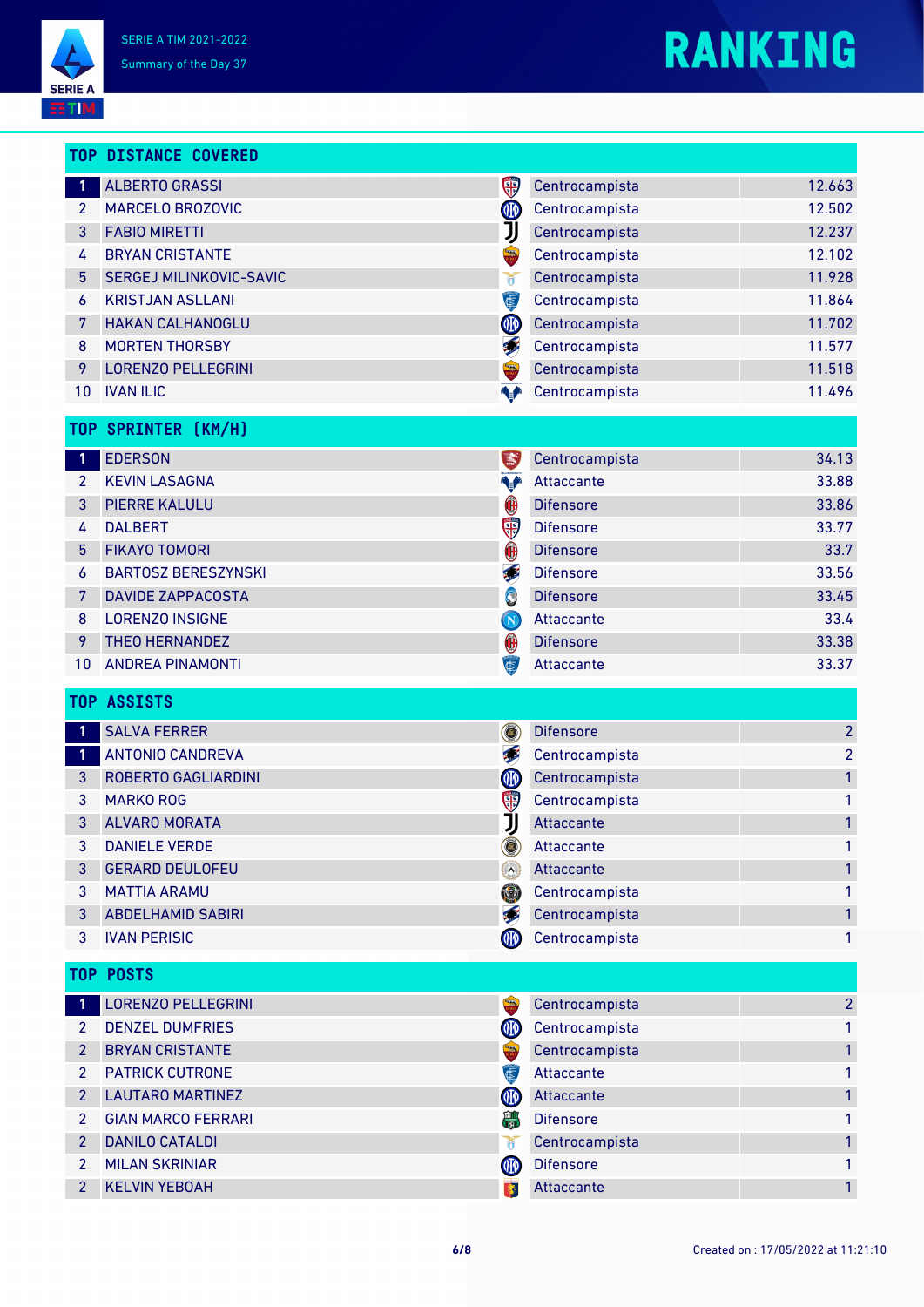**SERIE A EETIM** 

## **RANKING**

|                      | <b>TOP ATTEMPTS</b>         |                            |                  |                  |
|----------------------|-----------------------------|----------------------------|------------------|------------------|
| $\mathbf{1}$         | <b>LORENZO PELLEGRINI</b>   | <b>State</b>               | Centrocampista   | 11               |
| $\mathbf{2}^{\circ}$ | <b>LAUTARO MARTINEZ</b>     | OLO                        | Attaccante       | $\bf 8$          |
| 3                    | <b>CARLES PEREZ</b>         | <b>SER</b>                 | Attaccante       | $\overline{7}$   |
| 3                    | <b>STEPHAN EL SHAARAWY</b>  | <b>Stray</b>               | Attaccante       | $\overline{7}$   |
| $5\phantom{.0}$      | <b>MILAN DJURIC</b>         | <b>EX</b>                  | Attaccante       | $\boldsymbol{6}$ |
|                      | TOP ATTEMPTS ON TARGET      |                            |                  |                  |
| $\mathbf{1}$         | <b>LAUTARO MARTINEZ</b>     | OIO                        | Attaccante       | 4                |
| $2^{\circ}$          | <b>LORENZO PELLEGRINI</b>   | $\frac{1}{\pi}$            | Centrocampista   | 3                |
| $\overline{2}$       | <b>FEDERICO BONAZZOLI</b>   | B)                         | Attaccante       | $\mathsf 3$      |
| $\overline{2}$       | <b>VICTOR OSIMHEN</b>       | $\left( \mathbf{N}\right)$ | Attaccante       | 3                |
| $\overline{2}$       | <b>DOMENICO BERARDI</b>     | 篇                          | Attaccante       | 3                |
| $\overline{2}$       | <b>GIANLUCA SCAMACCA</b>    | 篇                          | Attaccante       | 3                |
| $\overline{2}$       | STEPHAN EL SHAARAWY         | <b>SIGN</b>                | Attaccante       | 3                |
|                      | <b>TOP RECOVERIES</b>       |                            |                  |                  |
| $\mathbf{1}$         | HAKAN CALHANOGLU            | QIO                        | Centrocampista   | 15               |
| $\overline{2}$       | <b>NEHUEN PEREZ</b>         | $\Omega$                   | <b>Difensore</b> | 11               |
| 3                    | <b>BRYAN CRISTANTE</b>      |                            | Centrocampista   | 10               |
| 3                    | <b>CHRIS SMALLING</b>       |                            | <b>Difensore</b> | 10               |
| 3                    | <b>SASA LUKIC</b>           | <b>TORIC</b>               | Centrocampista   | 10               |
| 3                    | <b>WALACE</b>               | $\Omega$                   | Centrocampista   | 10               |
| 3                    | <b>DANILO CATALDI</b>       | $\delta$                   | Centrocampista   | 10               |
|                      | <b>TOP SAVES</b>            |                            |                  |                  |
| 1                    | <b>NIKI MAENPAA</b>         | (O)                        | Portiere         | 15               |
| $\overline{2}$       | <b>GUGLIELMO VICARIO</b>    | Ç                          | Portiere         | 7                |
| 3                    | <b>MATTIA PERIN</b>         | IJ                         | Portiere         | $\pmb{6}$        |
| 3                    | <b>SALVATORE SIRIGU</b>     | 搴                          | Portiere         | 6                |
| 5                    | <b>ETRIT BERISHA</b>        | <b>CONSTRUCTION</b>        | Portiere         | $\overline{5}$   |
| 5 <sup>5</sup>       | <b>LUIGI SEPE</b>           | 為                          | Portiere         | 5                |
|                      | <b>TOP SCORING CHANCES</b>  |                            |                  |                  |
| $\mathbf{1}$         | <b>BRYAN CRISTANTE</b>      | <b>Simple</b>              | Centrocampista   | $\boldsymbol{6}$ |
| $\mathbf{1}$         | <b>LORENZO PELLEGRINI</b>   | $\frac{1}{2}$              | Centrocampista   | 6                |
| $\mathbf{1}$         | <b>GERARD DEULOFEU</b>      | $\langle \circ \rangle$    | Attaccante       | 6                |
| $\mathbf{1}$         | <b>DRIES MERTENS</b>        | $\left( \mathbf{N}\right)$ | Attaccante       | 6                |
| $\mathbf{1}$         | STEPHAN EL SHAARAWY         | <b>SIGN</b>                | Attaccante       | 6                |
|                      | <b>TOP PASSES COMPLETED</b> |                            |                  |                  |
| 1                    | MARCELO BROZOVIC            | QIO                        | Centrocampista   | 84               |
| $\overline{2}$       | <b>BRYAN CRISTANTE</b>      | <b>STARK</b>               | Centrocampista   | 76               |
| $\overline{2}$       | <b>STEFAN DE VRIJ</b>       | OIO                        | <b>Difensore</b> | 76               |
| 2                    | SERGEJ MILINKOVIC-SAVIC     | ň                          | Centrocampista   | 76               |
| 2 <sup>2</sup>       | <b>DANILO CATALDI</b>       | ð                          | Centrocampista   | 76               |